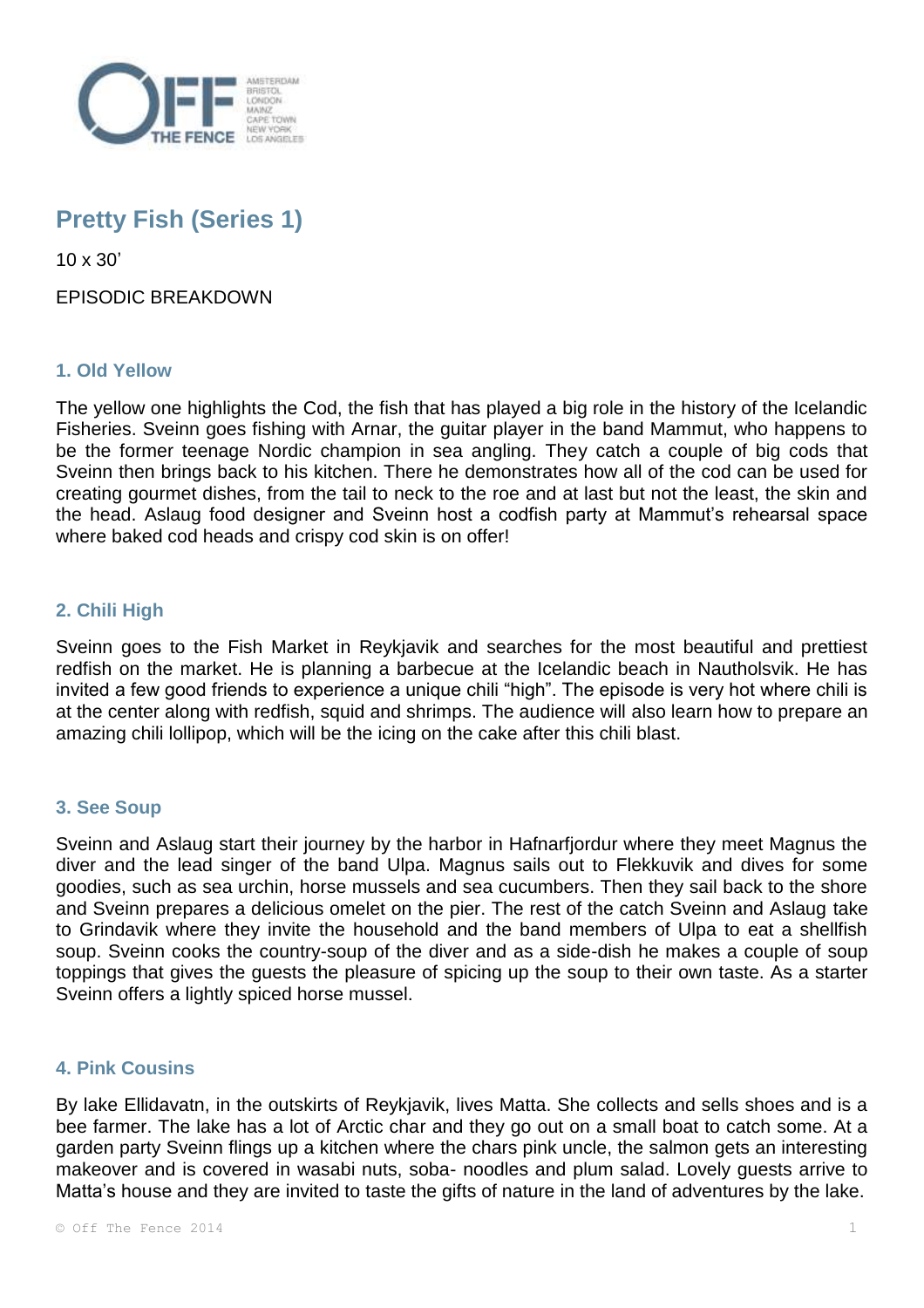# **5. So Sushi**

The sushi chef Ari from the restaurant Osushi and Sveinn give a quick course in how to prepare sushi. A lot of variety is on offer, sushi from an eel, sea urchin, salmon, tuna and surimi. Sushi is laid on the table for guests. As a desert liquorice sushi is an instant hit!

#### **6. Fast Fish**

Sveinn and Aslaug visit the Technical school of Reykjavik and discuss fast food with the students. They ask one of the students to help with weld a halibut. Sveinn studies mayonnaise and makes five different versions. A visit to the chef at an Indian restaurant in Iceland the audience gets an insight into how to make cloth bread. Sveinn and Aslaug bring the bread to students at the Iceland Academy of the Arts and cook tandoori catfish that the students wrap into the cloth bread along with some veggies and a delicious sauce.

#### **7. Lobsterrific**

Sveinn and Aslaug visit the hometown of the lobster Höfn in Hornafjördur and get to know the langoustine a bit better. The restaurant The Lobster Harbor is the main attraction where Anna and Ari, children of Þorsteinn, demonstrate how a whole lobster with claws and all is cooked. Sveinn cooks delicious langoustines with basil and fennel. Sveinn and Aslaug prepare a unique Sunday lunch at Frida Kaaber shop own. Sveinn cooks for Frida and her friends a lobster cakes with tomato and cranberry jam with artichoke cream.

#### **8. Shell Out**

Sveinn and Aslaug go and pick mussels by Bjarteyjarsandur in Hvalfjordur. Brynhildur Thorgeirsdottir sculptor is the expert! She is preparing for an annual mussels party for her relatives. In her studio she prepares spaghetti with mussels and shellfish. Simon a shellfish farmer shows us how he farms.

## **9. Flatfish**

Two types of flatfish are halibut and common dab – but we are actually mostly focusing on plaice in this episode. We will go berry and mushroom picking in Hedmork and Asa Asgrimsdottir will educate us about how to pick mushrooms. Finally we have a feast in the fields of Lyngholl where Sveinn serves flatfish types!

# **10. Fire Fish**

It is not without a reason that herbalist look to all kinds of spices to fix health problems and to cheer the sad minds. We visit the herbal garden of the Pharmaceutical Society of Iceland in the company of Asdis Einarsdottir. She informs us about the various healing powers of spices and herbs. The Thai chef Matwa at Kokos and Curry leads us into the truth about Thai fish cakes and